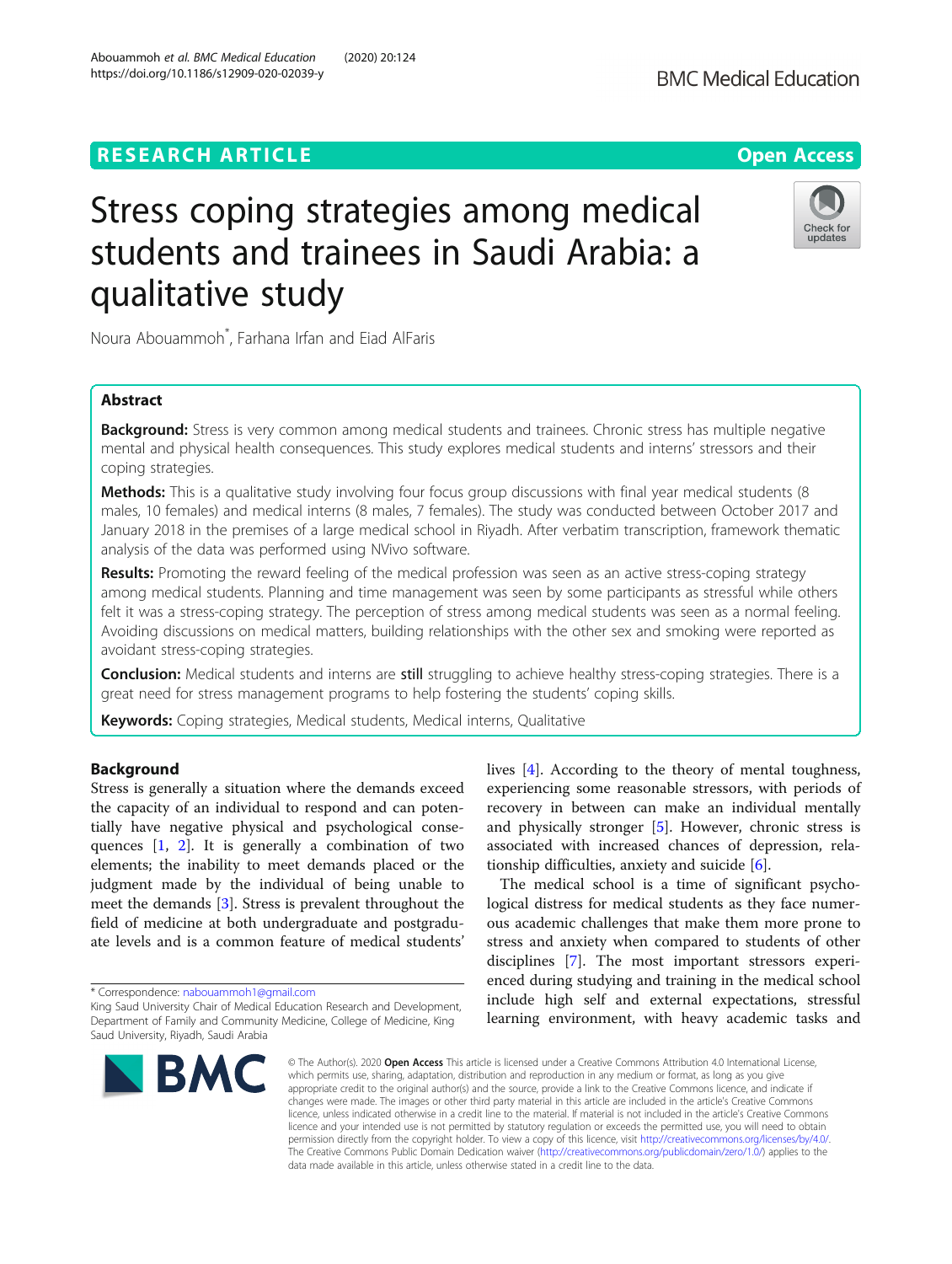high required academic grades [[8\]](#page-7-0). The effect caused by theses stressors include the state of students' well-being and their success, in the long term [[9,](#page-7-0) [10\]](#page-7-0).

During the medical school years, students utilize various adaptive coping strategies to manage stress [\[4](#page-7-0), [11](#page-7-0)] and to cope with the external and internal demands [\[2](#page-7-0)]. Medical students believe that their lives would be improved if these challenges are removed [\[4](#page-7-0)]. However, stress will continue even in the transition period from being a student to becoming an intern, where they bear the added responsibility of their patients' care [\[10\]](#page-7-0).

Coping theory is defined as "constantly changing cognitive and behavioral efforts to manage specific external and internal demands that are appraised as taxing or exceeding the resources of the person"  $[11]$  $[11]$ . Coping theory is classified into two independent parameters namely; focus-oriented theories and approach-oriented theories. While the first recognizes peoples' internal resources and mental capacities for evaluating how competently they can adapt to a situation, the latter concerns with how concrete the coping mechanisms are [\[12](#page-7-0)]. One of the most frequently used focus-oriented approaches was provided by Ebata and Moos. Active (positive or functional) and avoidant (negative or dysfunctional) coping approaches were defined based on whether a person's response is directed towards the stressor or away from it [[13\]](#page-7-0). Coping is dependent on personality and perceptions about life experiences and the strategies adapted can differ by individuals. However, overall, the main aim is reducing stress and reaching a balanced state of functioning.

The information available on stress and coping strategies suggests that coping mechanisms differ between the two sexes. Women adopt more emotion-focused approach and are more likely to resort to negative avoidant coping strategies, than men [[14](#page-7-0), [15](#page-7-0)].

In view of the importance of this topic there is a need to develop better understanding of the different stressors experienced by medical students and their coping mechanisms. Although, many studies on stress and coping strategies were conducted, the literature is still short in qualitative research to explore students' experiences with stress from their perspectives [\[15\]](#page-7-0). The aim of the current study is to explore the coping strategies used by medical students and interns to cope with different stressors.

#### Methods

#### Study design and participants

This phenomenological study involved medical students and interns at the college of medicine, King Saud University (KSU), Riyadh. Focus group discussion method was employed to explore their stress coping strategies.

#### Setting and curricular framework

Students must have completed a six years medical school program before they are enrolled to a one-year mandatory internship to get their Bachelor of Medicine and Surgery. The first year in medical school is preparatory during which they study chemistry, physics and English language. The following two years start with system-oriented basic medical science courses, followed by one year of preclinical courses and two years of clinical clerkship. During the last year, students rotate between medicine, surgery and pediatric specialties with a main focus on practical sessions. Evaluation, during the last year, include theoretical and practical exams to be held after each rotation. This is followed by a mandatory internship year comprising two months clinical rotation in each of medicine, surgery, obstetrics and gynecology, pediatrics in addition to two elective clinical rotations. Although interns are expected to have some responsibilities in terms of patients' care, they are not required to undertake written or work place-based assessments. The internship training is structured only in a few departments and is less structured in others. Interns are eligible for the Saudi Medical Licensing Exam (SMLE) that is held twice a year.

#### Sampling and recruitment

Participants were recruited to four focus group discussions during the academic year 2017/2018. Each group was formed of 7–10 participants. Two focus groups were from fifth-year students and two were interns. Following the local cultural norm in Saudi Arabia, male and female focus groups were kept separately.

Leaders from each batch were contacted personally by one of the researchers (EA) and were requested to recruit ten students of the same batch to join a focus group discussion. The researchers shared an information sheet explaining the aim and objectives of the study to the leaders of each group who were requested to distribute copies of the sheet to their colleagues when inviting them to join the study. Participation was voluntary. The principal investigator (NA), in the presence of another member of the research team (FI), conducted the focus group discussions. Both researchers are faculty in the College of Medicine with special interest in medical education. Refreshments were served during the focus group discussions to keep it informal and relaxing for the participants.

#### Data collection

Data was collected between October 2017 and January 2018. Before each focus group discussion, demographic information sheets were filled out by the participants. This included information such as educational level, sex and GPA. Focus group discussions were conducted by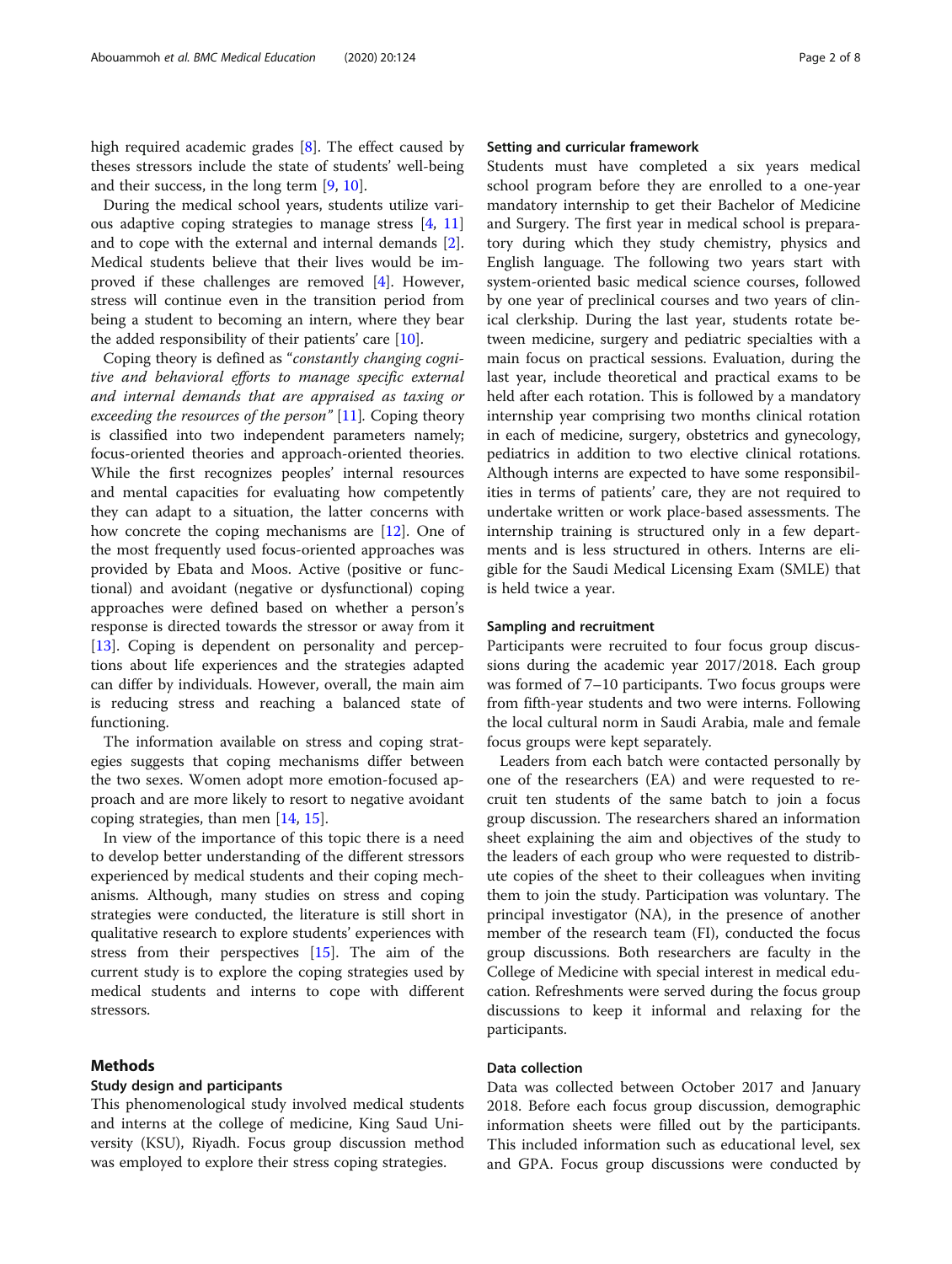NA (MD, PhD) who is a qualitative researcher and FI (MD FRCGP, MCPS). Both were females who are responsible for the teaching of female medical students. The discussions took place in a seminar room in the College of Medicine in the presence of the two interviewers and participants only. The discussions were audio-recorded and lasted between 45 and 80 min. Participants were given the choice to speak Arabic (the native language of all participants) or English. The discussions were led by a topic guide that was developed based on the aims of the current study and previous similar studies [[16](#page-7-0)–[18](#page-7-0)].

Flexibility was observed when following the structured topic guide to allow the emergence of new themes, considering the interactive nature of the focus group.

The discussion started with a general question "How does your life look like as medical students/interns?". This was followed by a discussion involving stress coping strategies and support system. To ensure covering all key areas raised by the participants, each focus group discussion was analyzed before starting the next group discussion.

#### Data analysis

Focus group recordings were transcribed professionally by external transcribers. To preserve the meaning, transcripts were analyzed in their original language and only quotes were translated into English.

Two coders (NA and FI) were involved in coding the data. The process of data analysis started with refamiliarization with the data. Codes of the first focus group were developed independently by the two authors who undertook the description of the content. The developed codes were similar and were discussed before the agreement on a coding frame was established. These were revisited after the second, third and fourth focus group discussions with more details of the pattern across the discussions. Themes were developed based on the identified pattern of the codes. Coding was completed using emergent themes which were investigated until saturation was achieved. Inductive thematic analysis was employed. The themes were derived from the collected data and the topic guide was partially developed based on previous similar studies. NVivo software version 11.4.2 was used to manage the data.

### Results

Eight male and ten female students in addition to eight male and seven female medical interns were interviewed in four different focus group discussions (Table 1).

It was observed by the two interviewers that the participants were comfortably expressing their views and experiences and were unlikely to have been discouraged

Table 1 Participants' demographics

| Male<br>participants<br>number | l evel<br>(age) | GPA/5          | Female<br>participant<br>number | l evel<br>(age) | GPA/5          |
|--------------------------------|-----------------|----------------|---------------------------------|-----------------|----------------|
| $\mathbf{1}$                   | Fifth year (23) | 4.72           | 1                               | Fifth year (24) | 3.75           |
| 2                              | Fifth year (23) | 4.5            | 2                               | Fifth year (23) | 4.02           |
| 3                              | Fifth year (23) | 4.47           | 3                               | Fifth year (23) | 4.71           |
| 4                              | Fifth year (23) | 4.25           | 4                               | Fifth year (22) | 4.21           |
| 5                              | Fifth year (22) | 4.85           | 5                               | Fifth year (12) | 3.31           |
| 6                              | Fifth year (23) | 4.7            | 6                               | Fifth year (23) | 4.3            |
| 7                              | Fifth year (23) | 4.6            | 7                               | Fifth year (23) | 4.44           |
| 8                              | Fifth year (22) | 4.6            | 8                               | Fifth year (23) | 3.5            |
| 9                              | Intern (24)     | 4.5            | 9                               | Fifth year (23) | 4.4            |
| 10                             | Intern (24)     | 4.5            | 10                              | Fifth year (23) | 3.4            |
| 11                             | Intern (23)     | 4.2            | 11                              | Intern (24)     | 4.6            |
| 12                             | Intern (25)     | 4.5            | 12                              | Intern (23)     | 4.3            |
| 13                             | Intern (24)     | 4.3            | 13                              | Intern (23)     | $\overline{4}$ |
| 14                             | Intern (25)     | 4.3            | 14                              | Intern (24)     | 4.7            |
| 15                             | Intern (25)     | 4.4            | 15                              | Intern (25)     | 4.2            |
| 16                             | Intern (24)     | $\overline{4}$ | 16                              | Intern (24)     | 4.7            |
|                                |                 |                | 17                              | Intern (24)     | 4.6            |

to speak freely. Some participants adopted active coping strategies while others adopted avoidant strategies (Table [2\)](#page-3-0). Examples of active coping strategies included cognitive self-rewarding, planning and time management, and socialising and communicating. On the other hand, examples of avoidant strategies were avoiding medical discussions with friends, building relationships with the other sex, smoking and physical exercise. The following themes emerged from the focus group discussions:

A) Active strategies

#### Cognitive self-rewarding

Participants felt that doctors are respected by the society. The medical profession was viewed by male participants as prestigious and this is an emotional reward for them. This self-satisfaction reward compensates for the stress they feel throughout the medical school years. For example, a participant noted:

"We have a stressful life, but I think we are greatly satisfied. Sometime I compare myself to my relatives and I believe that I have a better social status, everybody is praising medical students. You are a doctor, you have something ... So, I am stressed, but I'm doing good" (Male1, student)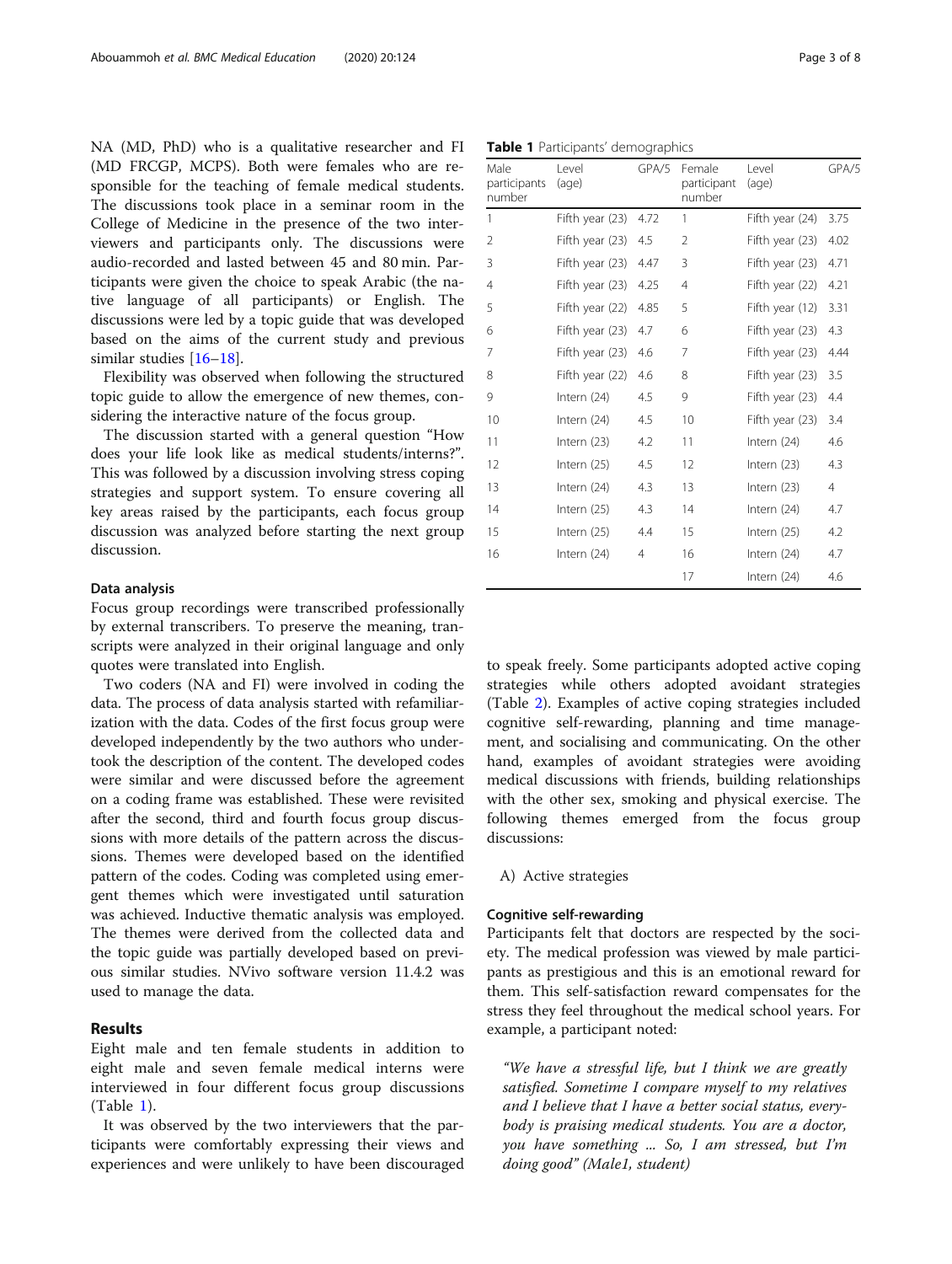<span id="page-3-0"></span>Table 2 Process of developing themes from focus group discussions with medical students and interns

| Primary Codes                                                                                                                                                                                                                                                                                                                                 | Categories                                                                                                                                   | Organizing Themes   |
|-----------------------------------------------------------------------------------------------------------------------------------------------------------------------------------------------------------------------------------------------------------------------------------------------------------------------------------------------|----------------------------------------------------------------------------------------------------------------------------------------------|---------------------|
| - View about future social and financial status to self-motivate<br>- instant treats to self-motivate<br>- Reframe stress to be inevitable and healthy<br>- Organizing short-term plans<br>- Relationship of marital status of students to their time<br>management ability<br>- Socializing<br>- Physical exercise, reading and volunteering | 1- Cognitive self-rewarding<br>2- Planning and time management<br>3- Socializing and communication<br>4- Engaging in recreational activities | Active strategies   |
| - Refraining from medical related talks with friends<br>- Refraining from medical talks with overachievers<br>- Building relationships with the other gender as self-distraction<br>or for ventilation<br>- Smoking to relief stress<br>- Smoking as self-distraction                                                                         | 1- Avoiding medical discussions<br>2- Building relationships with the<br>other sex<br>3- Smoking<br>4- Physical exercise                     | Avoidant strategies |

Male participants believed that stress is an inherent part of life that is inevitable and is lifelong. If a person wants a better social and financial life, it should be handled and dealt with in a healthy way.

"Consultants have good lives, they're used to stressful situations all the time, so they are okay with it" (Male14, intern)

Another example:

"For myself, I realized that I have to live with this stress, because I think having the stress at work or during studies, is healthier. Otherwise, I'm not going to survive it" (Male1, student)

#### Planning and time management

Students came up with different views regarding planning and time management during the focus group discussions. Some felt that practising a self-created pre-set schedule to manage time was a good way to reduce stress before the exams.

For example:

"I used to create a time table … like a schedule for every hour what I should study. I organize myself. That's what relieves my stress, because I see that I will finish well before the exams" (Male7, student)

Other students, however, had an opposite view, as shown by the following comment from an intern:

"No, I cannot follow a self-set schedule. It's like having someone nagging on your head and that makes me more stressed. Besides, what if I couldn't follow that schedule? I'll be living in constant guilt and stress all at once!" (Female15, intern)

Female participants observed that their married colleagues managed their time and stress effectively. A single female student noted:

"you see them [married students] always taking advantage of their free time in the college by studying and finishing something in the classes alone while we are hanging because they have responsibilities at home" (Female1, student)

Another single female student added:

"Married students may be busier than us, but they have a clearer vision of what they want from life so their plan to achieve what they want with the minimum amount of stress seems doable." (Female8, student)

Nonetheless, the only married participant reported:

"I have a four-year-old son, so my journey will never be as easy as it is with my friends. In addition to taking care of myself and my studies, I have to take care of a house, a son and a husband. It's overwhelming sometimes" (Female15, intern)

#### Socializing and communication

To lessen the stress, students spend time with family and attend gatherings, where no one speaks about medicine.

"If I am stressed I go and sit with my family, I don't show that I am stressed. They usually ask whether the studies are going well. I assure them and change the topic, this is how I relieve my stress. (Female4, student)

Unlike their male counterparts, female participants resort to instant and materialistic self-rewards which were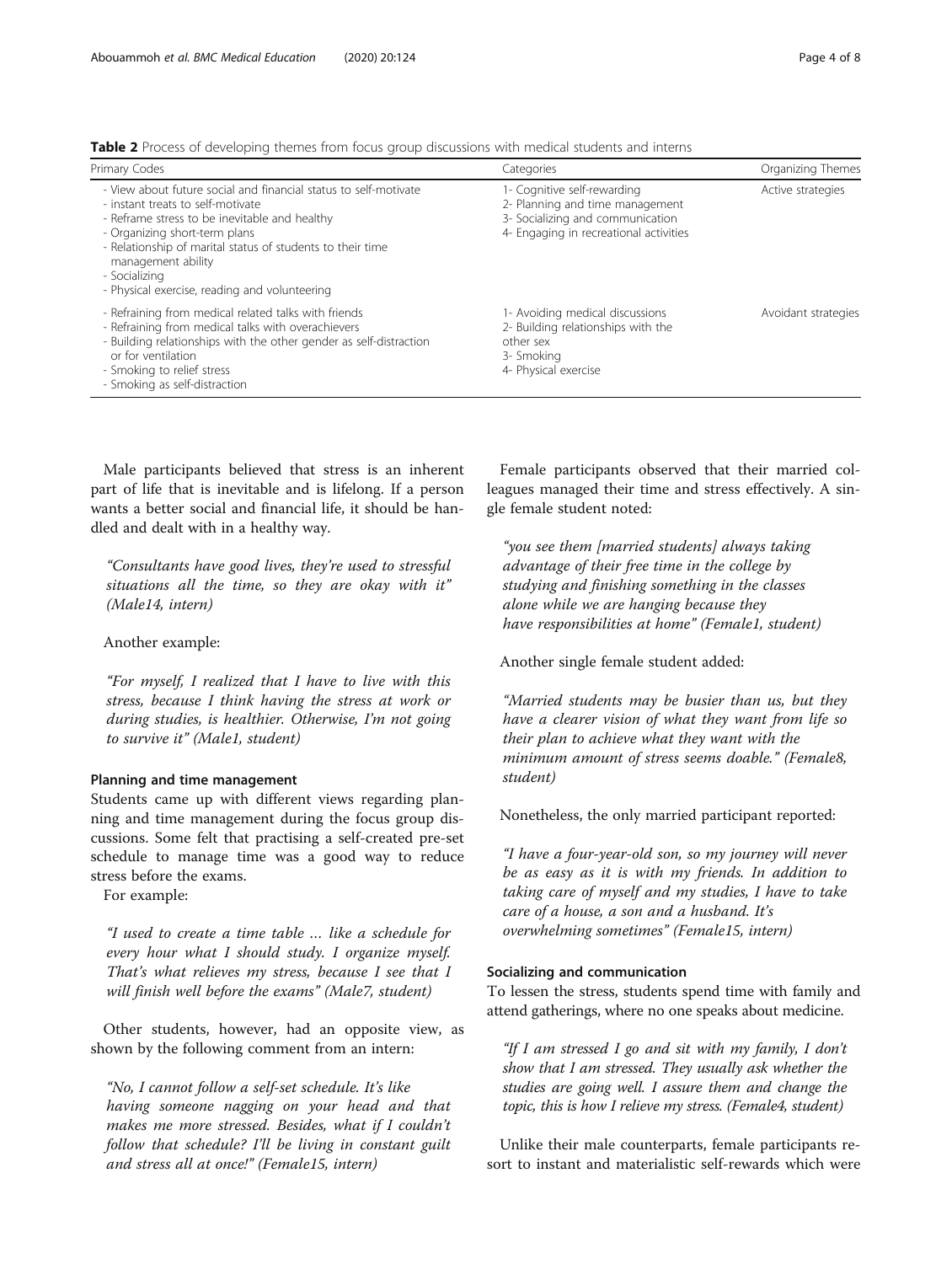seen as pleasurable experiences that gave them a feeling of happiness. This helped counterbalancing the negative feelings of stress. For example:

"I literally reward myself when I finish a number of chapters or do well in the exams. I even may treat myself with ice-cream or throw a party to celebrate the achievement … we look forward to that" (Female5, student)

#### Engaging in recreational activities

Most participants accepted that engaging in recreational activities or hobbies such as, reading, physical exercise or voluntarily work helps to relieve stress and feel relaxed. Others believed that it's a way of self-distraction rather than stressrelieving per se. For example, they may accuse themselves with "wasting their time" and may feel guilty after spending time doing what they like to do. One intern noted:

"I started going to the gym … to control the stress … most of the time I feel guilty after going to the gym because I could spend my time studying for the exams or working on research" (Male9, intern)

Other participants believed that they were not able to pursue their hobbies because of their busy schedules or as a way to avoid the guilt they may feel afterwards.

B) Avoidant strategies

#### Avoiding medical discussions

Male participants mentioned that in order to reduce stress they may resort to non-medical friends or colleagues who refrain from medical and study-related discussions. This was believed to be common among medical students but hard to maintain.

"Actually, I really hate to hang out with some medical students, because I know exactly what we're going to discuss, it is all about studying, exams, professors... Even if we say: Do not discuss medical stuff! we eventually do" (Male4, student)

On the other hand, the latter issue perceived among female participants as a way to control their own stresses rather than a self-distraction per se. One female participant explained that she doesn't like to accompany some students as she believed that stress is a contagious feeling:

"Some people are all the time stressed to an extent that you do not want to hear them talking and you cannot talk to them. I know what I am capable of and I do not want to be surrounded by negative people" (Female8, student)

#### Building relationships with the other sex

Most male participants believed that most students tend to have relationships with the other sex because they claim this releases their stress.

"Being in an emotional relationship is something to distract you from medicine and the stresses of medicine" (Male4, student)

He further explained:

"It's just talking to the other sex that gives you relief from or a way out of stress. They do not have to be from the same profession or anything. Because being emotionally stable, I think helps … it is kind of getting support" (Male4, student)

When asked about the success of building relationships with the other sex in relieving stress, participants noted the following:

"I think it's not helping at all. It will not relieve stress nor make them study more, but they have to do it. It's a distraction. Kind of trying something new, whatever that is" (Male5, student)

Female students, however, believed that talking to male colleagues is more than a distraction and helps to relieve their stress.

"I mean that stress will be relieved because he is more understanding. If I go and talk to a girl she might be thinking that I am incapable of doing things, girls usually judge you … I am just trying to be open in this issue" (Female10, student)

On the other hand, a number of participants from both sexes considered these relationships as "waste of time" and "religiously not acceptable".

#### Smoking

Participants acknowledged that smoking is not an effective strategy to relieve stress; however, they do smoke when they are stressed. One participant explained the smoking phenomenon as:

"One of the ways to escape stress is to try other new things in life" (Male7, student)

Another participant explained:

"If I'm under stress or anybody is under stress, will not start smoking, but if he is a previous or a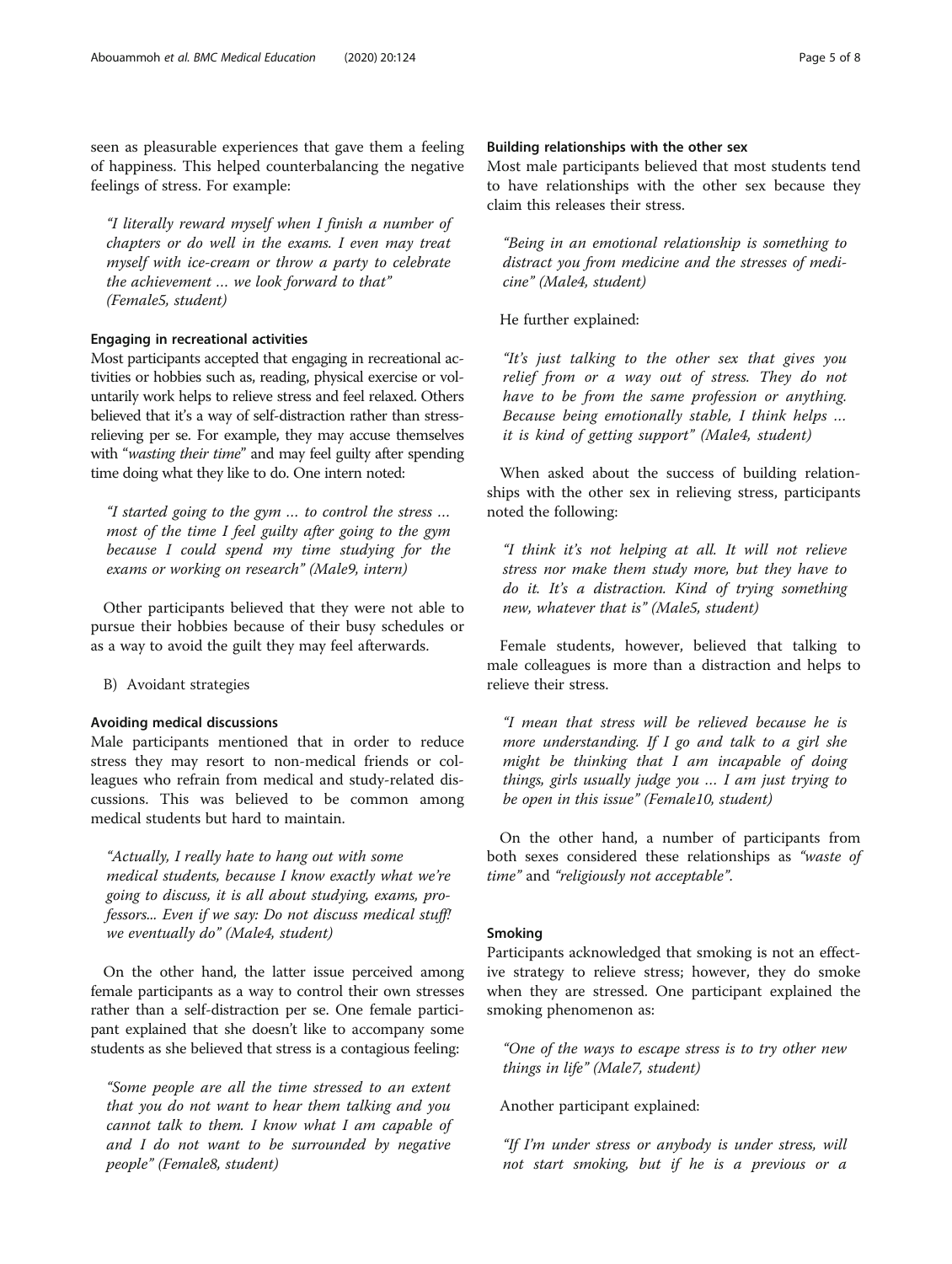frequent smoker, and he is under stress, he will start or smoke more" (Male8, student)

All participants admitted that they have never been offered a cigarette by their friends and colleagues,

"Even those who do smoke do not offer a cigarette to relieve your stress … Even if we ask, they would say no. Most of them know that this is wrong" (Male10, intern)

#### A female participant explained:

"I have noticed that after the second or third year of studying, especially in the medical field, girls in the university dormitory start to smoke cigarettes or water pipe but I do not see that it relieves their stress. They believe that the stress they are going through has forced them to smoke" (Female10, student)

One male intern thinks that facing seriously stressful situations like that in the academia, in a young age may lead to taking "impulsive decisions" or "irrational decisions" to deal with stress; and smoking is one of them.

In general, participants initially started smoking as a pleasurable activity that helped in escaping stress, but later they perceive it as an additional emotional burden that needs to be dealt with. One participant mentioned:

"Now it [smoking] is not a pleasure it's a burden" (Male6, intern)

#### Physical exercise

Although some participants engage in physical exercise as a way to relieve their stress, few mentioned that they engage in exercise to escape from studying. For example, one participant, who had the lowest GPA among the group, mentioned that she took physical exercise as a way to escape from studying. She explained:

"I have been overweight since I was born however, two years ago, I decided to take an action. In my mind, I know that has nothing to do with improving my health, but rather to avoid studying" (Female5, student)

### **Discussion**

The current study shows that the participants used more active coping strategies than avoidant strategies to cope with stress, though a significant proportion of them used avoidant coping strategies to escape from stress. This goes in line with other studies conducted in Nepal,

Malaysia and Pakistan [\[19](#page-7-0)–[21\]](#page-7-0). It was clear that male and female students differed in their stress coping strategies.

While avoidant strategies are associated with negative health outcomes, positive reframing is associated with improved well-being [\[22,](#page-7-0) [23\]](#page-7-0). Students and interns in this study have cognitively reframed stress as an expected and normal challenge. They accepted the fact that experiencing stress during medical school will help them to achieve socially and financially stable life in the future. On the other hand, the same students and interns practiced some avoidant strategies such as, avoiding medical-related discussions with friends and family members and engaging in activities to be distracted from the stressful environment.

It is clear that with all their attempts to positively reframe stress, participants are still trying to find ways to avoid it. However, the feeling of guilt after escaping from stress follows. This unavoidable outcome could add to the negative feeling they are already experiencing from stress.

Self-distraction was identified in the current study as a common avoidant coping strategy among medical students. This corresponds with many previous reported findings in medical students [\[19](#page-7-0)–[21,](#page-7-0) [23\]](#page-7-0). The present study added that avoiding medical discussions with friends is a strategy that lessens stress by self-distraction; however, this strategy seems to prove its ineffectiveness as students inevitably bring up medically related conversations. Female participants, on the other hand, adopted the same strategy to cope with stress by avoiding dialogues with over stressed students or achievers rather than self-distraction per se.

Building relationships with the other sex was one of the self-distraction strategies which was not fully explored in the literature. This behaviour does not conform with the local culture in Saudi Arabia. However, it was practiced among participants and viewed by them as an avoidant coping strategy to stress. This issue was raised by the first group and discussed in the following focus groups, who recognised it as a self-distraction mechanism to cope with stress. Female participants, thought that this strategy can lessen stress due to their perception of married students as emotionally stable and more capable of managing their time properly.

As to out of class discussions with friends and others, male participants tend to avoid medical discussions with the other sex, while female participants take this opportunity to complain and ventilate their stress as they perceive their male counterparts as better listeners and less judgmental than female colleagues. The current study also added that participants acknowledge the ineffectiveness of this behaviour in relieving stress and this was taken to indicate that students need a safe setting and a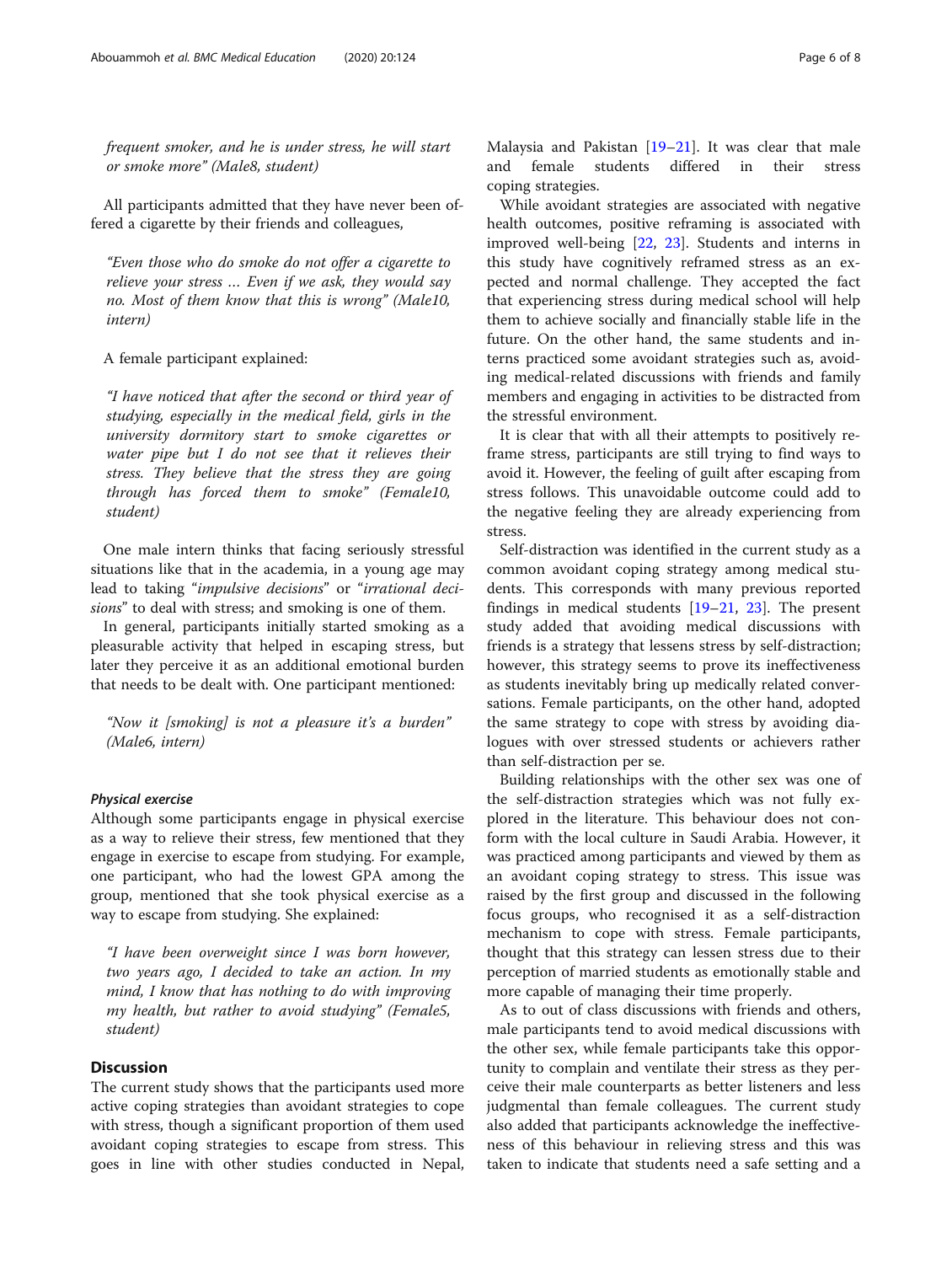protected and supportive environment to be able to express their feelings.

Although few participants used physical exercise as an avoidant strategy to escape stress, engaging in exercise or other hobbies was not generally considered by most participants as self-distraction. In contrast, this was also viewed as a way to relief stress. This might be due to the positive self-focused health benefits of exercise that they experienced which is not the case when spending time with friends or building relationships with the other sex.

Previous reports from Saudi Arabia [[24,](#page-7-0) [25](#page-7-0)] identified smoking among medical students as yet another stress avoidant strategy. In the current exploratory study, smoking was perceived by male students as a kind of avoidant strategy but cannot be relied on to relieve stress. Most male students and interns tend to get back to smoking if they were ex-smokers. Female students may start smoking as a result of stress. In both cases, students and interns acknowledged the ineffectiveness of smoking in relieving their stress. Contrary to the findings of a previous study [\[24](#page-7-0)], students were not encouraged to smoke by their smoking colleagues.

Almost all participants of the present study adopted active coping strategies such as planning and acceptance rather than avoidant strategies such as denial, alcohol, and drugs and behavioral disengagement.

In line with previously published studies [\[14,](#page-7-0) [26\]](#page-7-0), the findings of the present study showed that male and female participants differed in viewing stress and coping with it. Cognitive self-rewarding was identified as a common theme among both sexes. While, emotional rewards such as selfsatisfaction with the expected future social and financial status were common among male students, instant selfrewards seemed to dominate female students thinking.

Adopting avoidant coping strategies is common among medical students. Previous studies found that avoidant stress-coping strategies were associated with psychiatric illness, shorter sleep duration, anxiety and depression [\[27](#page-7-0)–[29\]](#page-7-0). Moreover, chronic stress was found to be associated with chronic fatigue, substance abuse and suicidal ideations among physicians [\[30](#page-7-0)]. While most published studies have highlighted the most frequently adopted stress-coping strategies among medical students, to our knowledge, the present study is the first to explore these strategies, their meanings and effectiveness from the perspectives of medical students and interns.

Generally, it appears from the findings of this study that medical students and interns were trying to find ways to lessen the negative effect of the stress they experience, in order to improve their quality of life, health and performance.

The students who participated in the present study may have avoided acknowledging or detailing their responses to the questions raised due to the sensitivity of the subject. We believe that more research needs to be done to allow better understanding of the nature of the relationships between the two sexes; and smoking among medical students in this conservative community. Similar research needs to be undertaken in the future at the international level to better understand the relationship between stress and relationships between both sexes among medical students. Furthermore, assessing students' needs and exploring the best ways to support them in managing stress from their perspectives is highly desirable.

#### Limitations

Male students may have felt less comfortable in reporting certain experiences because the interviewers were females. Theoretically, it could be speculated that the male students may not be as forthcoming in a focus group led by female interviewers. The Saudi community is conservative with separate teaching settings for both sexes. None the less, the interviewers felt that the participants were not inhibited when expressing their views and were willing to share details about their experiences.

#### Conclusion

It is necessary not only to consider medical students' education and professional training but also their quality of life during and after medical school years. There is a great need for medical schools to offer guidance and support to their students and to conduct stress management programs to help strengthening their coping skills. These programs could be designed based on the students' needs.

#### Abbreviations

KSU: King Saud University; GPA: Grade Point Average; NVivo: Navigating viewpoints, images and value observed; MD: Medical Doctor; PhD: Doctor of Philosophy; FRCGP: Membership of the Royal College of General Practitioners; MCPS: Member of College of Physicians & Surgeons Pakistan

#### Acknowledgments

The authors are grateful to the Deanship of Scientific Research, king Saud University for funding through Vice Deanship of Scientific Research Chairs. We gratefully acknowledge the students who participated in this study.

#### Authors' contributions

NA contributed to the study conception and participated in its design. coordination and data collection and was the main author of the manuscript. FI was involved in the interviews, write up and revision of the subsequent drafts of the manuscript reviews and critical analyses of result. EA contributed to study conception and participated in its design, recruitment of participants and critical revision of manuscript. All authors read and approved the final version of the manuscript.

#### Funding None.

# Availability of data and materials

The datasets used and/or analysed during the current study available from the corresponding author upon request.